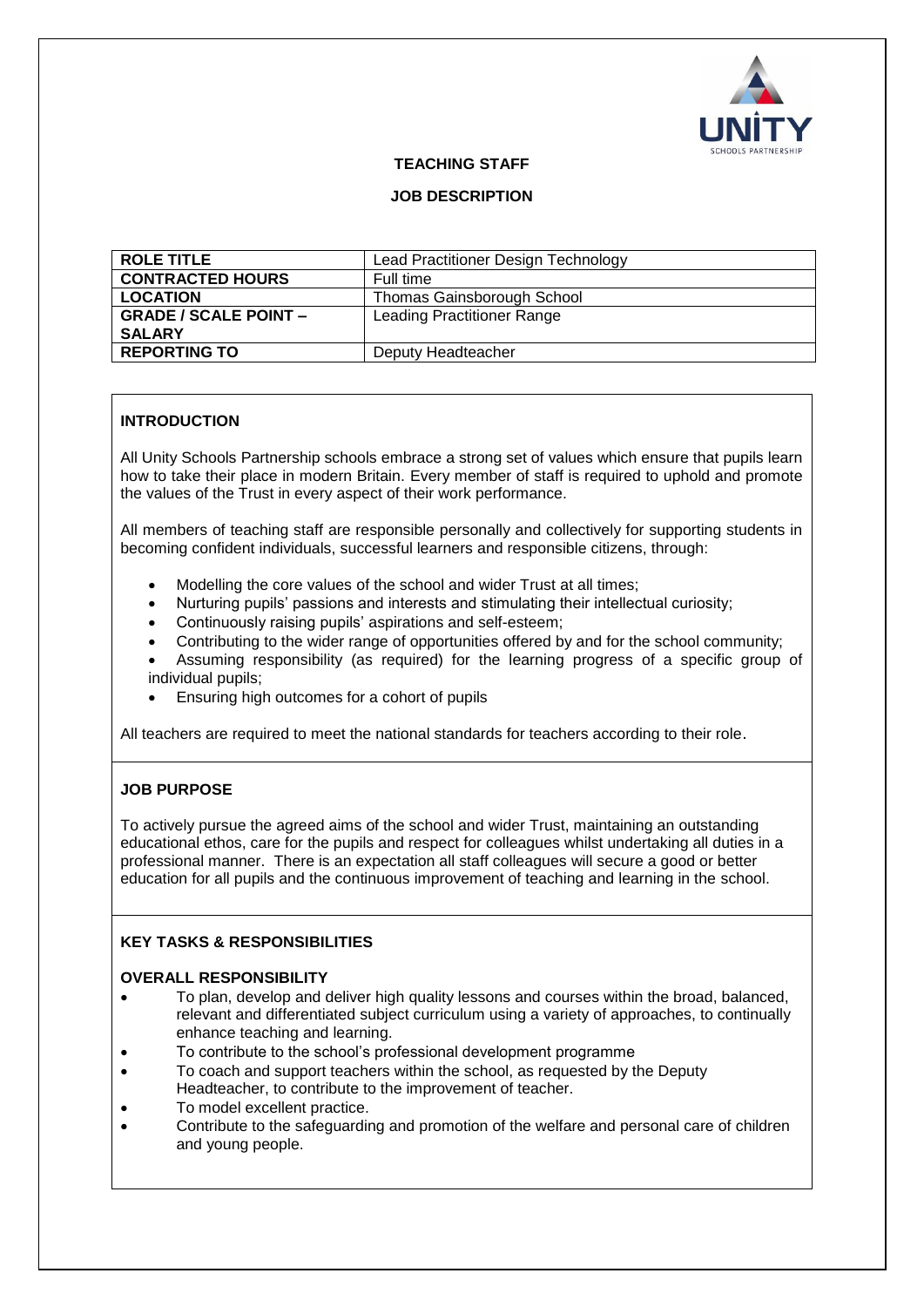

# **GENERAL TEACHING DUTIES**

# **Teaching and Learning**

- 1. Manage student learning through effective teaching in accordance with the department's schemes of work and policies.
- 2. Ensure continuity, progression and cohesiveness in all teaching.
- 3. Use a variety of methods and approaches to match curricular objectives and the range of student needs, and ensure equal opportunity for all pupils.
- 4. Set homework regularly, to consolidate and extend learning and encourage students to take responsibility for their own learning.
- 5. Work with Learning Support Staff (including prior discussion and joint planning) in order to benefit from their specialist knowledge and to maximise their effectiveness within lessons.
- 6. Support individual learning, including students on the subject gifted and talented register, by planning work with appropriate challenge and monitoring and reviewing student outcomes regularly.
- 7. Work within the schools routines for learning and behaviour.
- 8. Work effectively as a member of the Department team to improve the quality of teaching and learning, by contributing to the meeting and implementing and monitoring change.
- 9. Implement new initiatives, school, local or national, by adapting classroom procedures accordingly, monitoring progress and reflecting on pedagogical outcomes.
- 10. Set high expectations for all pupils, to deepen their knowledge and understanding and to maximise their achievement.
- 11. Ensure that the learning environment supports high quality outcomes.
- 12. Manage behaviour in line with the school expectations.

# **Monitoring, Assessment, Recording, Reporting, and Accountability**

- 1. Be immediately responsible for the processes of identification, assessment, recording and reporting for the students in their charge.
- 2. Track student progress, monitoring achievement against targets set, and take appropriate action on student outcomes.
- 3. Assess students' work systematically and use the results to inform future planning, teaching and curricular development.
- 4. Contribute towards the implementation of IEPs as detailed in the current Code Of Practice particularly the planning and recording of appropriate actions and outcomes related to set targets.
- 5. Be familiar with statutory assessment and reporting procedures and prepare and present informative, helpful and accurate reports to parents.
- 6. Keep an accurate register of students for each lesson. Unexplained absences or patterns of absence should be reported immediately in accordance with the School policy.

# **Subject Knowledge and Understanding**

- 1. Have a thorough and up-to-date knowledge and understanding of the National Curriculum programmes of study, level descriptors and specifications for examination courses.
- 2. Keep up-to-date with research and developments in pedagogy in the subject area.
- 3. Contribute to the effective use of subject resources, including evaluation of new materials and equipment.
- 4. Keep up-to-date with technological change and the use of technology to enhance delivery, and student access, to the subject.

# **Professional Standards and Development**

- 1. Be a role model to students through personal presentation and professional conduct.
- 2. Arrive in class, on or before the start of the lesson, and begin and end lessons on time.
- 3. Cover for absent colleagues as is reasonable, fair and equitable.
- 4. Be familiar with the School and Department handbooks and Departmental Portfolio contents and support all the School's policies, e.g. those on Health and Safety, Citizenship, Literacy, Numeracy and ICT.
- 5. Establish effective working relationships with professional colleagues and associate staff.
- 6. Be involved in extra-curricular activities where appropriate such as making a contribution to after-school clubs and visits.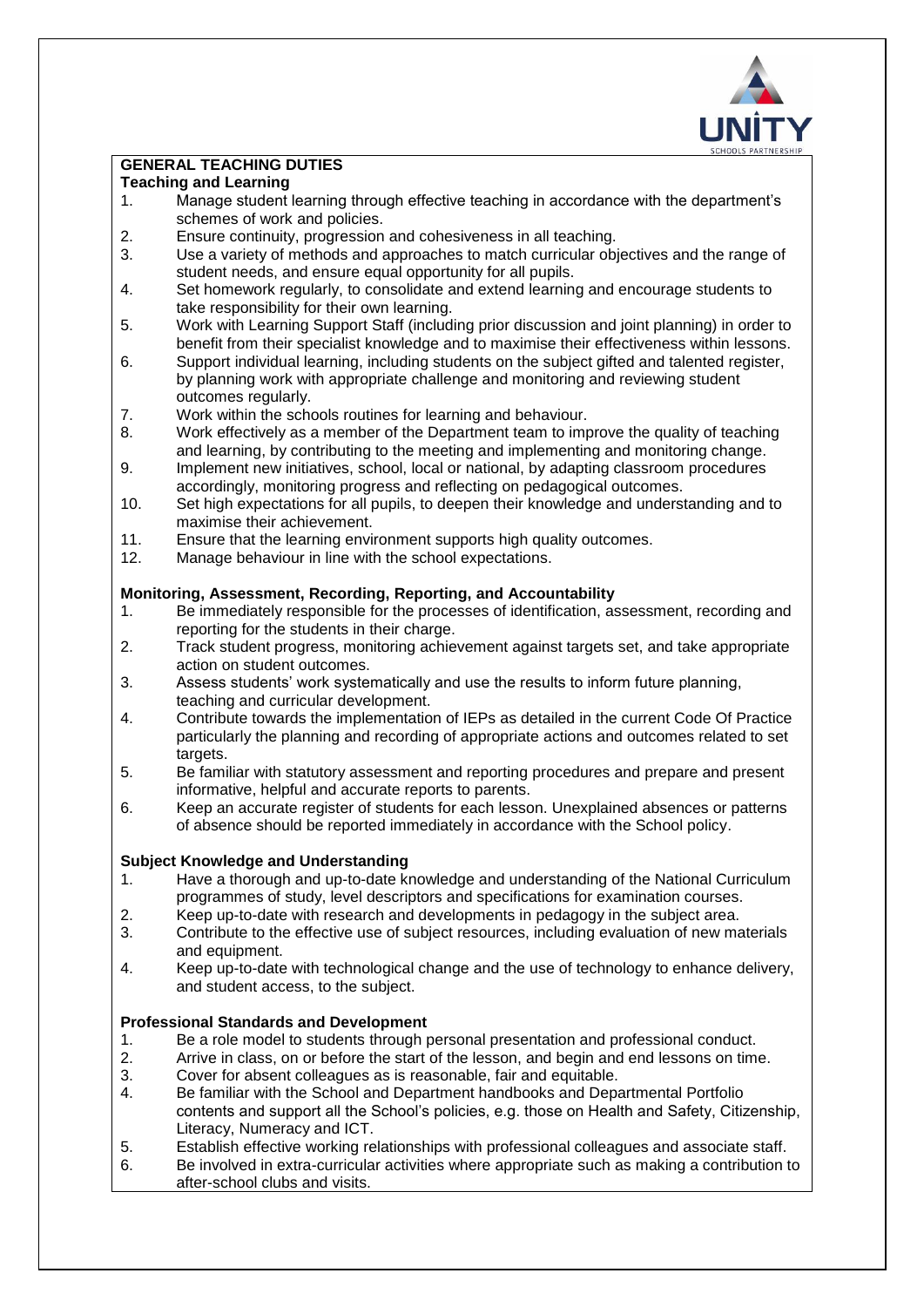

- 7. Maintain a working knowledge and understanding of teachers' professional duties as set out in the current School Teachers' Pay and Conditions.
- 8. Liaise effectively with parents/carers and with other agencies with responsibility for students' education and welfare.
- 9. Be aware of the role of the Governing Body of the School and support it in performing its duties.
- 10. Be familiar with and implement the relevant requirements of the current SEN Code of Practice, DDA and Access to Work.

#### Health and Safety

- 1. Be aware of the responsibility for personal Health, Safety and Welfare and that of others who may be affected by your actions or inactions.
- 2. Co-operate with the employer on all issues to do with Health, Safety and Welfare.

# **Continuing Professional Development**

- 1. Take responsibility for personal professional development, keeping up-to-date with research and developments in teaching pedagogy and changes in the School curriculum, which may lead to improvements in teaching and learning.
- 2. Undertake any necessary professional development as identified in the School Improvement Plan taking full advantage of any relevant training and development available.
- 3. Implement and develop pedagogic procedures introduced through school, local or government initiatives.
- 4. Implement the use of new technologies that enhance teaching and learning.
- 5. Participate in leadership, peer and self-monitoring and evaluation schemes, responding to, and acting upon, advice and guidance received.
- 6. Carry out reflective practice exercises to move classroom practice, teaching and learning, forward.
- 7. Use 'gained time' by revising teaching, learning and curriculum materials in readiness for new academic year; participate in collaborative planning sessions; provide additional student support or any activity directed by the Headteacher.
- 8. Maintain a professional portfolio of evidence and learning log to support the Performance Management process - evaluating and improving own practice.
- 9. Contribute to departmental development by sharing professional learning, expertise and skills with others in the team, through departmental training activities such as coaching and mentoring.

# **SAFEGUARDING**

Unity Schools Partnership is committed to safeguarding and promoting the welfare of children and young persons at all times.

The post holder, under the guidance of the Headteacher, will be responsible for promoting and safeguarding the welfare of all children with whom he/she comes into contact, in accordance with the Trust's and the school's safeguarding policies. The post holder is required to obtain a satisfactory Enhanced Disclosure from the Disclosure and Barring Service (DBS).

# **GENERAL**

- 1. Take active responsibility for personal continuous professional development;
- 2. Take ownership of individual performance management, keeping a continuing professional development portfolio;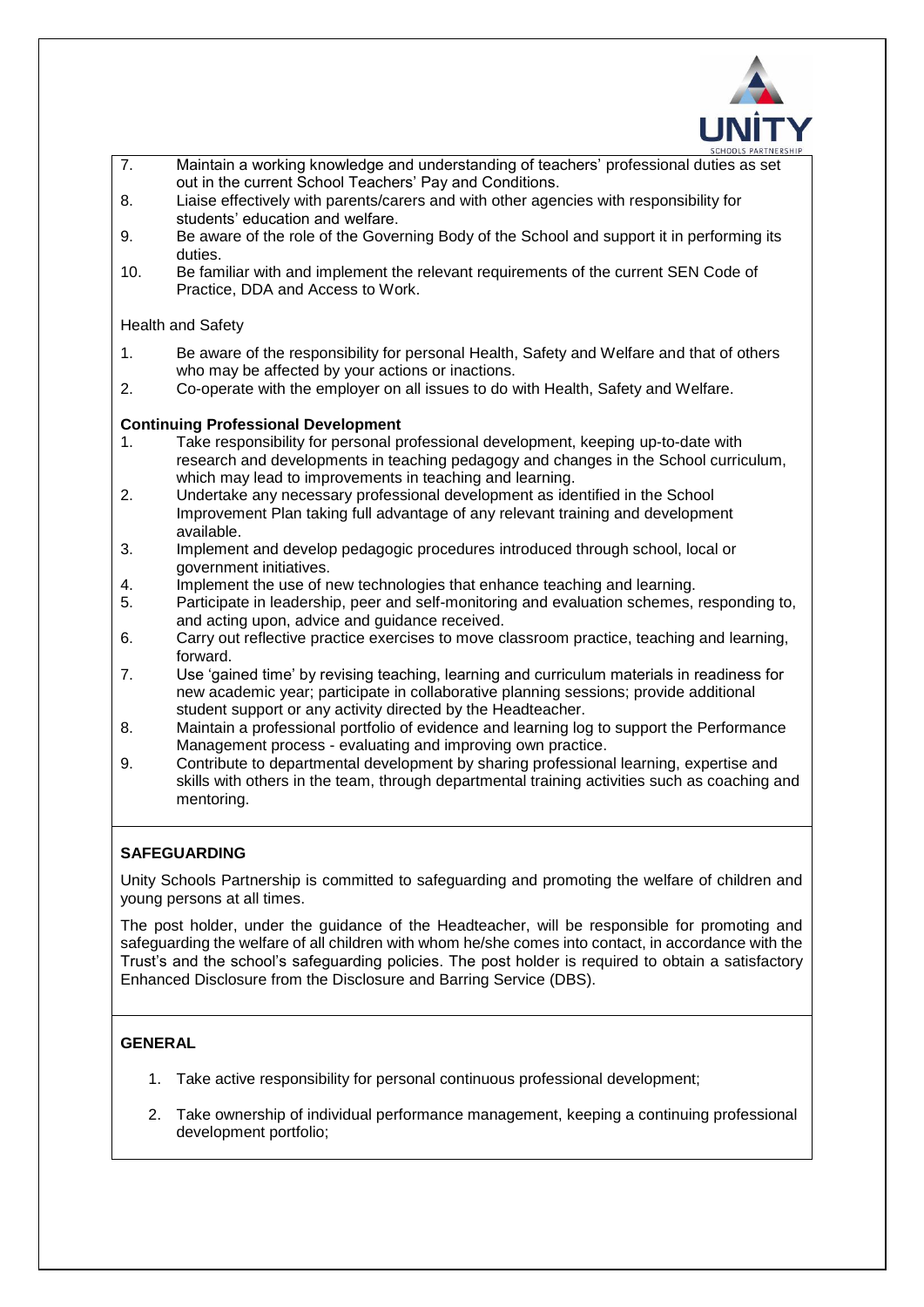

- 3. Maintain consistent high standards of professional conduct, tact and diplomacy at all times in dealings with pupils, parents, staff colleagues, external agencies and any other visitors to the school or wider Trust;
- 4. Maintain absolute confidentiality and exercise discretion with regard to staff / pupil information and the Trust's business at all times;
- 5. Act as an ambassador for the School and the wider Trust within the local community and beyond, ensuring that the ethos and values of the Trust are promoted and upheld at all times.

The list above is not exhaustive, and you may be required to undertake any other reasonable tasks and responsibilities which fall within the scope of the post as requested the Headteacher, a member of the Senior Leadership or Trust Executive Leadership Teams.

Unity Schools Partnership has developed a framework for supporting effective practice which will be used to support staff professional development and this job description is subject to change at the discretion of the trust.